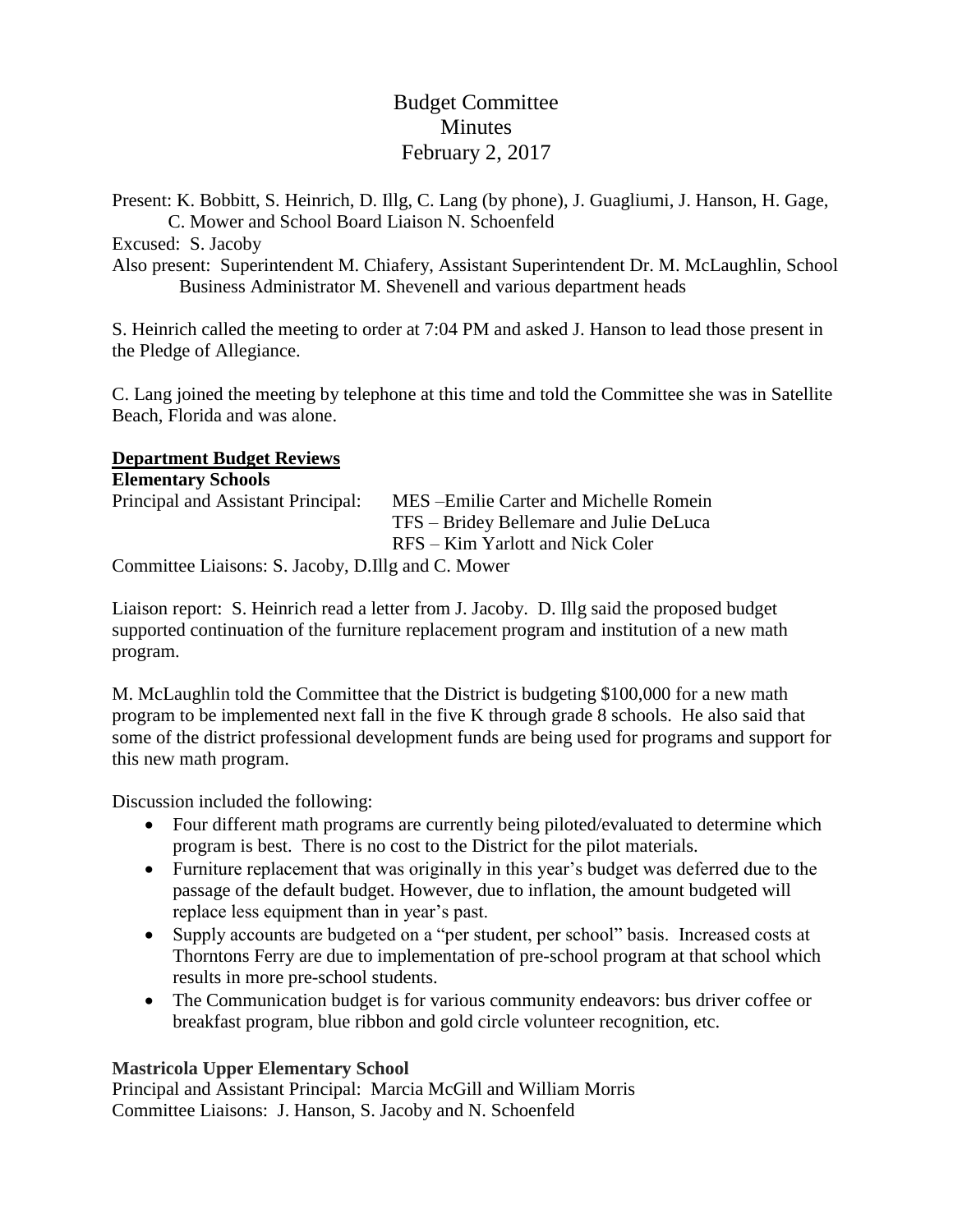Liaison Report: J. Hanson told the Committee the proposed budget was basically a flat budget and included implementation of the new math program and some furniture replacement that had been deferred due to the default budget.

Discussion included the following:

- Atlases from 1983 are being replaced. Possibly the old atlases can be put to other uses rather than thrown out.
- The budget includes some new physical education and music equipment.
- A stationary bike is budgeted to be utilized as an alternative for students that can't do "regular" physical education.
- The school pays for a police detail to manage traffic volume during the arts festival and the jaguar jamboree.
- The proposed budget includes funds for two social studies field trips: one to Boston and one to Portsmouth for Enterprise City. Enterprise City is more expensive than the Boston trip.
- Project Safeguard is now held at the school so there is no cost for transportation.

## **Merrimack Middle School**

Principal and Assistant Principal: Adam Caragher, Shawna D'Amour Committee Liaisons: S. Jacoby, K. Bobbitt, J. Guagliumi and H. Gage

Liaison Report: S. Heinrich read a letter from S. Jacoby. K. Bobbitt said the budget was basically level funded and included the addition of volleyball to school sports program as well as furniture replacement both of which had been deferred due to the default budget.

A. Caragher told the Committee the new roof was wonderful and has a 45 year warranty.

Discussion included the following:

- The assessment budget line covers the cost of one time use test booklets.
- Old laptops are used for replacement parts.
- The Washington, D.C. trip
	- o Cost is \$660 per student
	- o The 4 day trip is basically student funded, though there are funds to sponsor students who want to go and cannot afford the cost.
	- o Students who don't want to go are given other, in-house work.
	- o The trip is curriculum based. There is a lot of pre-teaching and there are assessment activities after the trip.

## **High School**

Principal and Assistant Principals: Ken Johnson, Richard Zampieri & Peter Bergeron Committee Liaisons: J. Guagliumi, H. Gage, D. Illg and C. Mower

K. Johnson reported that he has been working with R. Zampieri for 18 years and with P. Bergeron for 12 years. In addition he noted that the High School has received recognition from the National Advanced Placement Board for six of the last 7 years for the number of students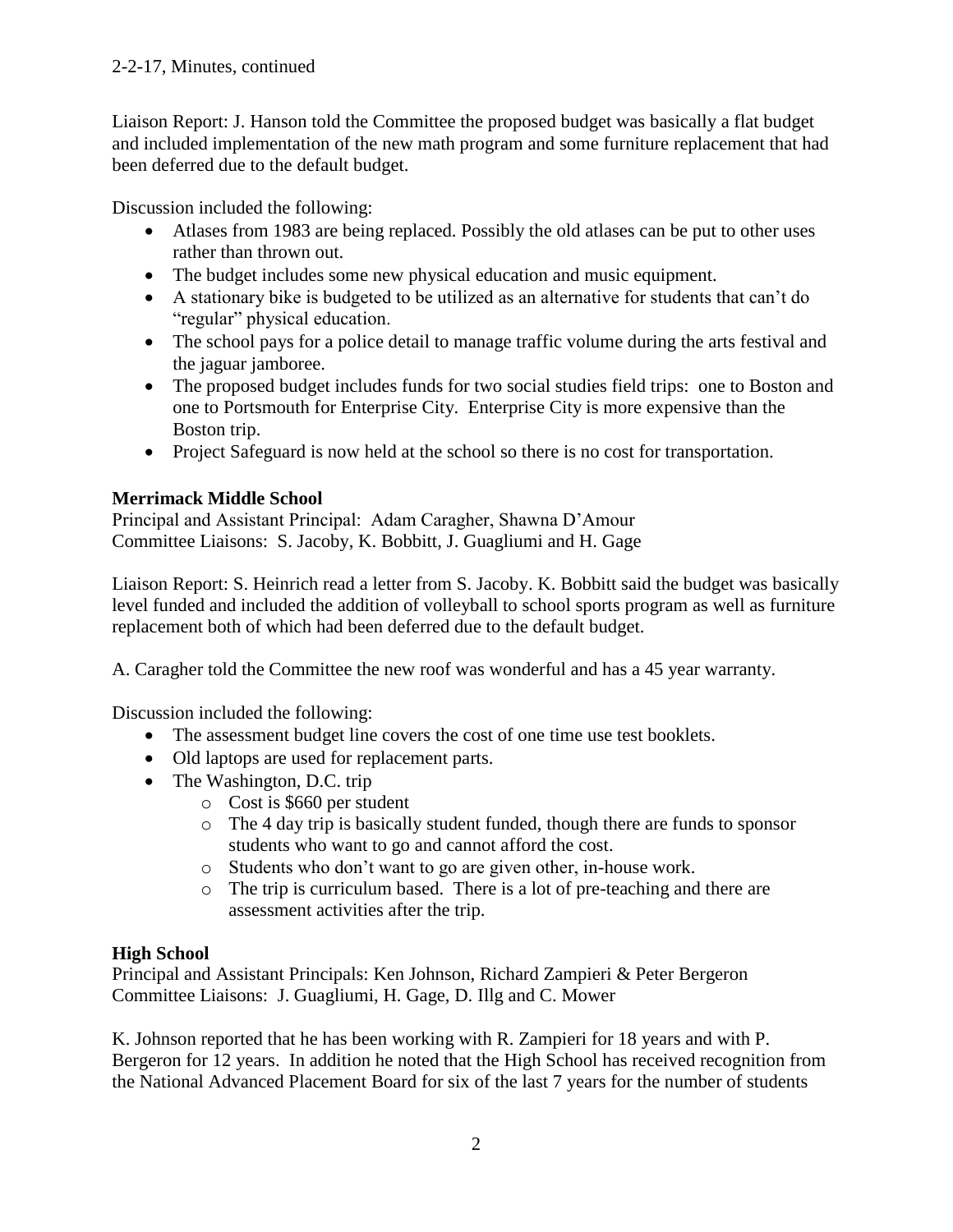### 2-2-17, Minutes, continued

taking AP courses and scoring very well on AP exams. He said most budget lines were either level funded or reduced.

Discussion included the following:

- The high school is purchasing World Studies texts because the plan is that every freshman will take World History.
- Athletic helmets are sent for examination every year as part of a concussion prevention protocol.
- Sports booster clubs supply enhancements to the various sports teams that the budget does not provide.
- There is an effort to provide academic supports for all students, especially freshmen regardless of whether the student has an I.E.P.
- There is also a summer institute for incoming for incoming freshman where one can earn class credits before starting at the high school.
- Students go to other schools for technology courses (culinary, cosmetic, mechanical, etc.) but are accepted on a space available basis after the host schools place their local students first. The high school does offer some technology courses though: welding, photography, and videography.
- The high school is not requesting new math texts for next year, but is involved in the math program testing that is taking place in the lower grades. The plan is to expand whatever new program is implemented at the lower grades to the high school soon.
- Ninety percent of all seniors go on to higher education.

S. Heinrich recognized a member of the public who had a question about the high school budget.

Nat Fairbanks asked about the potential loss of a Technology Education teacher.

K. Johnson told Mr. Fairbanks that the high school is piloting a program to send students to the NH Technical Institute or the NH Community College for Tech Ed courses. He also said that Mr. Van de Car was recognized as an "All-Star Educator."

### **Public Participation**

There was no other public participation.

### **Other**

M. Shevenell told the Committee that the \$800,000 in items that were cut from the current budget due to the passage of the default budget and which are included in this proposed budget will cost approximately \$25,000 more than originally budgeted.

S. Heinrich reminded the Committee that the next meeting was the Work Session on February 7<sup>th</sup>. He told members that he would go through the budget, department by department and they could propose adjustments to the budget. He also said that warrant articles would be presented and discussed after the work session. He indicated that members could not adjust dollar amounts in warrant articles but would be voting on recommendations. He said if there was a snow storm on the  $7<sup>th</sup>$ , it was his intention to move the work session to the  $14<sup>th</sup>$  before the Public Hearing rather than hold a meeting on the  $9<sup>th</sup>$ .